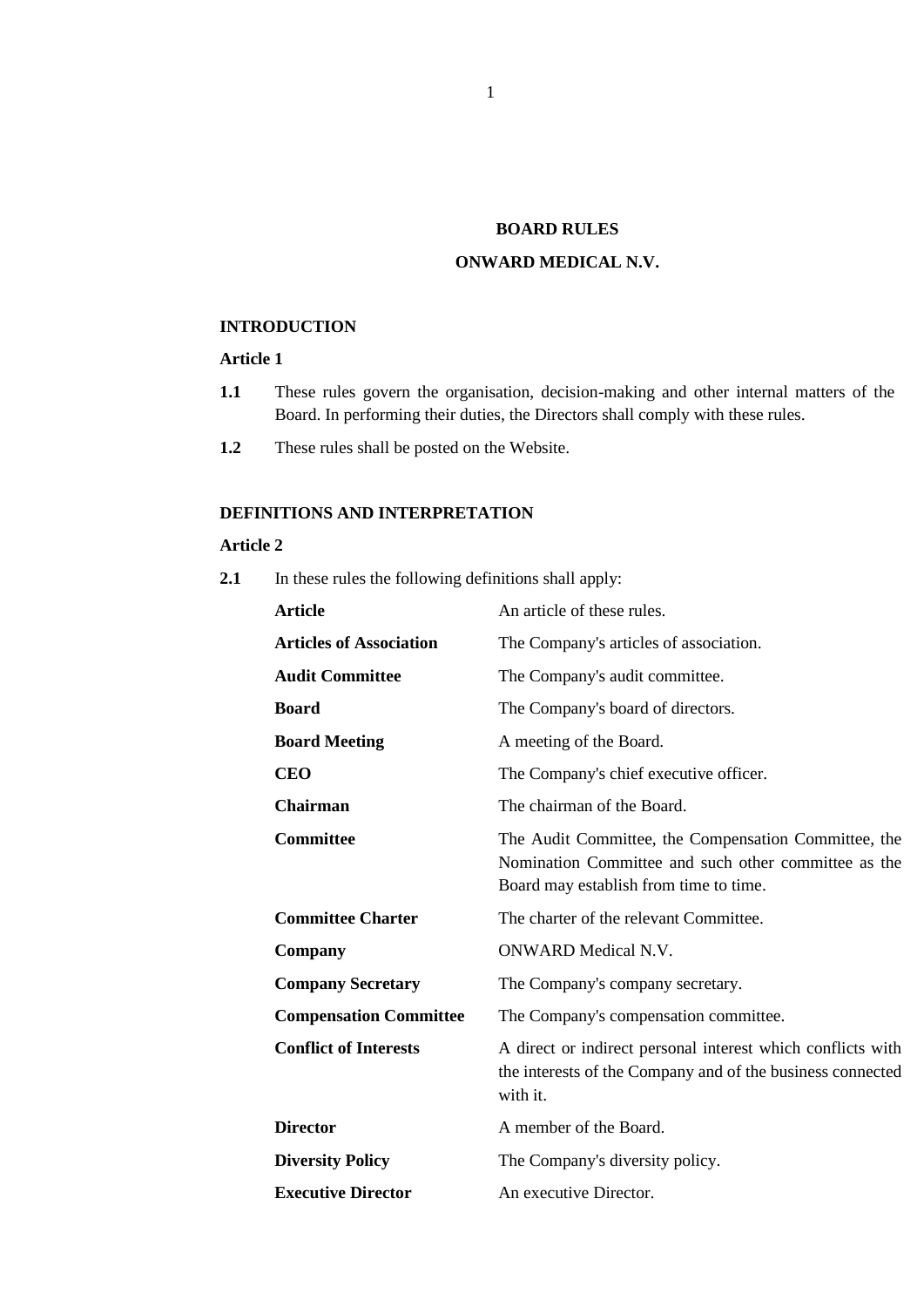| <b>External Auditor</b>       | The auditor or audit firm within the meaning of Section<br>2:393 of the Dutch Civil Code, engaged to audit the<br>Company's annual accounts and annual report. |
|-------------------------------|----------------------------------------------------------------------------------------------------------------------------------------------------------------|
| <b>Family Member</b>          | A Director's spouse, registered partner or other life<br>companion, foster child or any relative or in-law up to the<br>second degree.                         |
| <b>General Meeting</b>        | The Company's general meeting.                                                                                                                                 |
| <b>Nomination Committee</b>   | The Company's nomination committee.                                                                                                                            |
| <b>Non-Executive Director</b> | A non-executive Director.                                                                                                                                      |
| Profile                       | The Company's profile for the size, composition and<br>independence of the group of Non-Executive Directors.                                                   |
| <b>Simple Majority</b>        | More than half of the votes cast.                                                                                                                              |
| Vice-Chairman                 | The vice-chairman of the Board.                                                                                                                                |
| Website                       | The Company's website.                                                                                                                                         |

- **2.2** Except as otherwise required by law or the context of these rules, references to "shareholders" include participants in a giro deposit or collective deposit (within the meaning of the Dutch Giro Securities Transfer Act) which includes ordinary shares in the Company's capital.
- **2.3** References to statutory provisions are to those provisions as they are in force from time to time.
- **2.4** Terms that are defined in the singular have a corresponding meaning in the plural.
- **2.5** Words denoting a gender include each other gender.
- **2.6** Except as otherwise required by law, the terms "written" and "in writing" include the use of electronic means of communication.

## **COMPOSITION**

- **3.1** The Board consists of up to 2 Executive Directors and up to 8 Non-Executive Directors.
- **3.2** The size, composition and independence of the Board shall be determined taking into consideration the provisions of the Diversity Policy and the Profile.
- **3.3** The Directors shall be appointed, suspended and dismissed in accordance with the Articles of Association and applicable law.
- **3.4** A person may be appointed as Executive Director for a term of up to four years, without limitation on the number of consecutive terms which an Executive Director may serve. A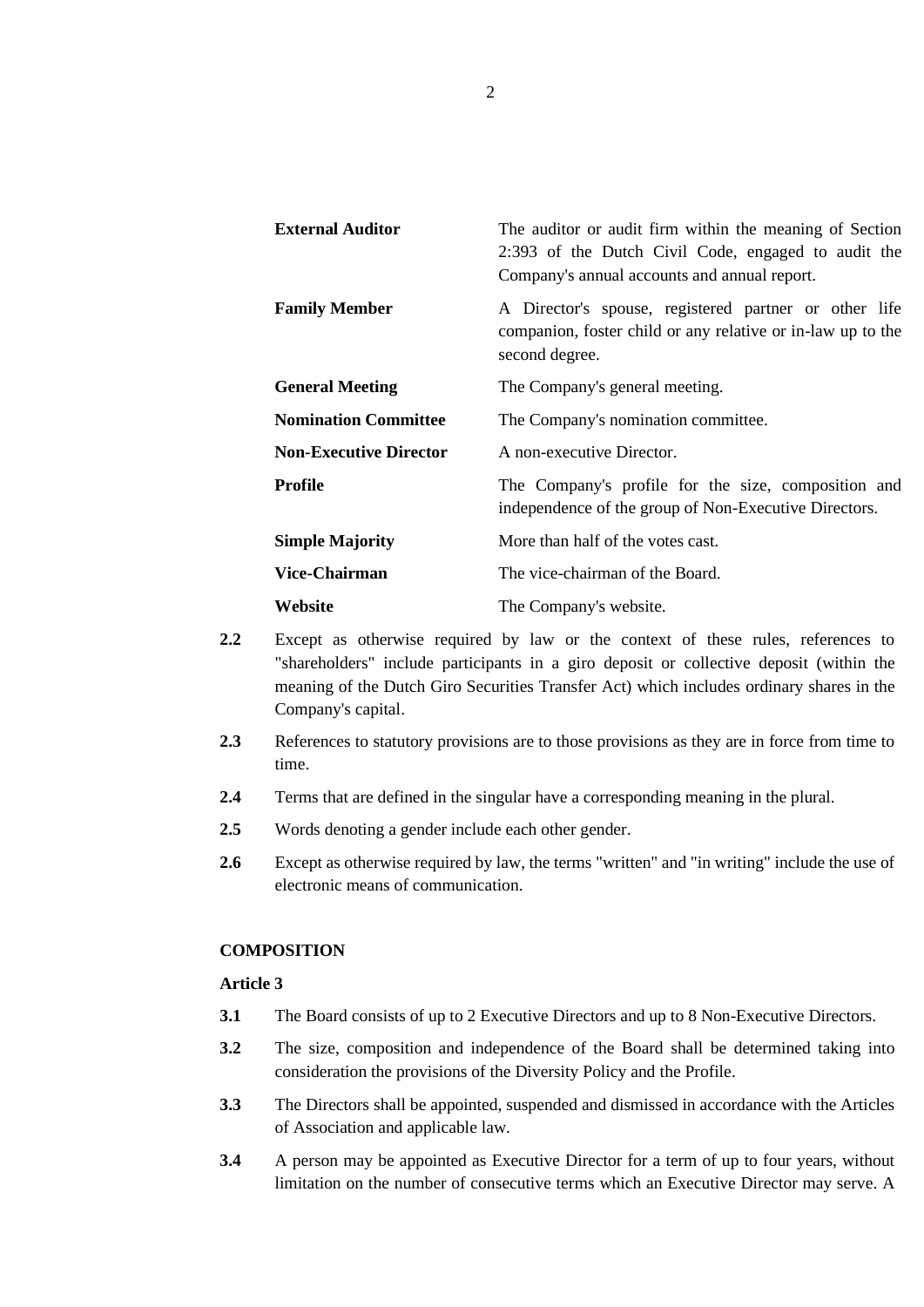person may be appointed as Non-Executive Director for a maximum of two consecutive terms of up to four years each and, subsequently, for a maximum of two consecutive terms of up to two years each.

- **3.5** The Board shall elect an Executive Director to be the CEO. The Board may dismiss the CEO, provided that the CEO so dismissed shall subsequently continue his term of office as an Executive Director without having the title of CEO.
- **3.6** The Board shall elect a Non-Executive Director to be the Chairman and another Non-Executive Director to be the Vice-Chairman. The Board may dismiss the Chairman or the Vice-Chairman, provided that the Non-Executive Director so dismissed shall subsequently continue his term of office as a Non-Executive Director without having the title of Chairman or Vice-Chairman, respectively.
- **3.7** A Director shall retire in the event of inadequate performance, structural incompatibility of interests, and in other instances where early retirement of the Director is considered necessary by the Board.
- **3.8** The Board shall ensure that:
	- **a.** the Company has a sound plan in place for the succession of Directors which is aimed at retaining the appropriate balance in the requisite expertise, experience and diversity on the Board; and
	- **b.** a retirement schedule is prepared in order to avoid, as much as possible and practicable, Directors retiring simultaneously.
- **3.9** The acceptance by an Executive Director of a position as supervisory director or nonexecutive director with another company or entity shall be subject to the approval of the Board. An Executive Director shall notify the Board in advance of any other position he wishes to pursue.

## **DUTIES AND ORGANISATION**

- **4.1** The Board is charged with the management of the Company, subject to the restrictions contained in the Articles of Association. This includes in any event setting the Company's policy and strategy. The Executive Directors shall be charged primarily with the Company's day-to-day operations and the Non-Executive Directors shall be charged primarily with the supervision of the performance of the duties of the Directors. In performing their duties, Directors shall be guided by the interests of the Company and of the business connected with it.
- **4.2** The Board may obtain information from officers and external advisers of the Company in order to perform their duties, and the Company shall facilitate this.
- **4.3** All Directors shall follow an induction programme geared to their role, covering general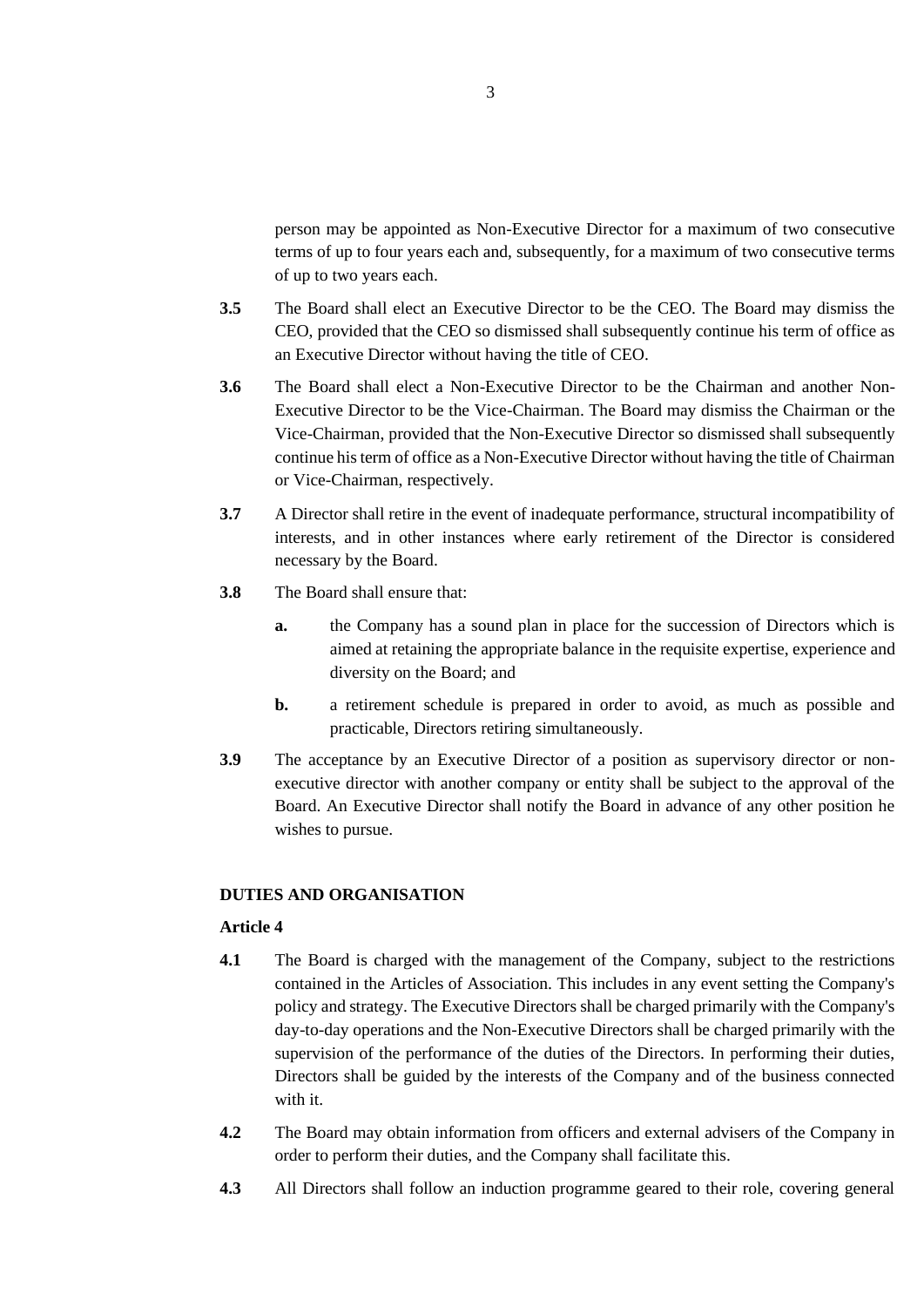financial, social and legal affairs, financial reporting by the Company, specific aspects that are unique to the Company and its business, the Company's corporate culture, the Company's relationship with employees and the responsibilities of a Director under applicable law.

- **4.4** The Executive Directors shall ensure that internal procedures are established and maintained which safeguard that relevant information is or becomes known to the Board in a timely fashion.
- **4.5** At least annually, the Board shall evaluate outside the presence of the Executive Directors - the functioning of the Board, the Committees and the functioning of the individual Directors, shall discuss the conclusions of such evaluations, and shall identify aspects where the Directors require further training or education. Each Non-Executive Director may require that views expressed during such evaluation shall be anonymized.

## **CHAIRMAN, VICE-CHAIRMAN AND COMPANY SECRETARY**

- **5.1** The Chairman, in regular consultation with the CEO, shall ensure that:
	- **a.** the Non-Executive Directors have proper contact with the Executive Directors, the Company's employee representatives (if any) and the General Meeting;
	- **b.** the Board elects a Vice-Chairman;
	- **c.** there is sufficient time for deliberation and decision-making by the Board;
	- **d.** the Directors receive all information that is necessary for the proper performance of their duties in a timely fashion;
	- **e.** the Board and the Committees have a balanced composition and function properly;
	- **f.** the functioning of individual Directors is reviewed at least annually;
	- **g.** the Directors follow their induction programme, as well as their education or training programme (if and when relevant);
	- **h.** the Executive Directors performs activities in respect of corporate culture;
	- **i.** the Board is responsive to signs of misconduct or irregularities from the Company's business and ensures that any material misconduct and irregularities, or suspicions thereof, are reported to the Board without delay;
	- **j.** the General Meeting proceeds in an orderly and efficient manner;
	- **k.** effective communication with the Company's shareholders is assured; and
	- **l.** the Non-Executive Directors shall be involved closely, and at an early stage, in any merger or takeover process involving the Company.
- **5.2** If the Chairman is absent or incapacitated, he may be replaced temporarily by the Vice-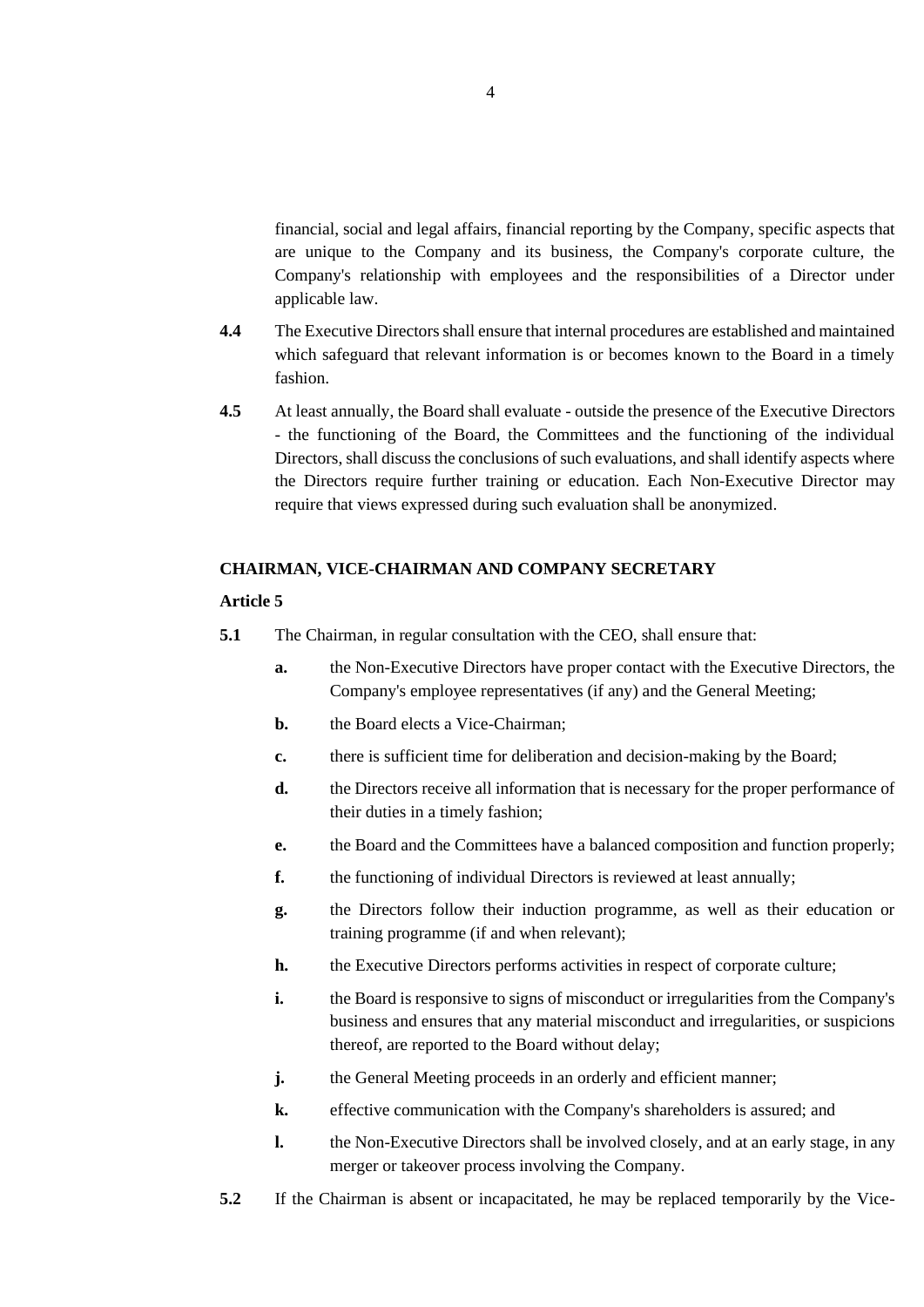Chairman.

- **5.3** The Chairman shall act on behalf of the Board as the primary contact for Directors and shareholders regarding the functioning of Directors, except for the Chairman himself. The Vice-Chairman shall fulfil such role regarding the functioning of the Chairman.
- **5.4** The Board may be supported by a Company Secretary. The Company Secretary may be appointed and dismissed by the Board.

### **DECISION-MAKING**

- **6.1** The Board shall meet as often as any Director deems necessary or appropriate.
- **6.2** Directors are expected to attend Board Meetings and the meetings of the Committees of which they are members. If a Director is frequently absent at such meetings, he shall be held accountable by the Board.
- **6.3** A Board Meeting may be convened by, or at the request of, any Director by means of a written notice sent to all Directors. Notice of a Board Meeting shall include the date, time, place and agenda for that Board Meeting. Board Meetings can be held through audiocommunication facilities.
- **6.4** All Directors shall be given reasonable notice of at least five days for all Board Meetings, unless a shorter notice is required to avoid a delay which could reasonably be expected to have an adverse effect on the Company and/or the business connected with it.
- **6.5** If a Board Meeting has not been duly convened, resolutions may nevertheless be passed at that Board Meeting if all Directors not present or represented at that Board Meeting have waived compliance with the convening formalities in writing.
- **6.6** All Board Meetings shall be chaired by the Chairman or, in his absence, by the Vice-Chairman or, in his absence, by another Director designated by the Directors present at the relevant Board Meeting. The chairman of the Board Meeting shall appoint a secretary to prepare the minutes of the proceedings at such Board Meeting. The secretary does not necessarily need to be a Director.
- **6.7** Minutes of the proceedings at a Board Meeting shall be sufficient evidence thereof and of the observance (or waiver) of all necessary formalities, provided that such minutes are certified by a Director.
- **6.8** Without prejudice to Article 6.11, each Director may cast one vote in the decision-making of the Board. Invalid votes, blank votes and abstentions shall not be counted as votes cast.
- **6.9** A Director can be represented by another Director holding a written proxy for the purpose of the deliberations and the decision-making of the Board.
- **6.10** Resolutions of the Board shall be passed, irrespective of whether this occurs at a Board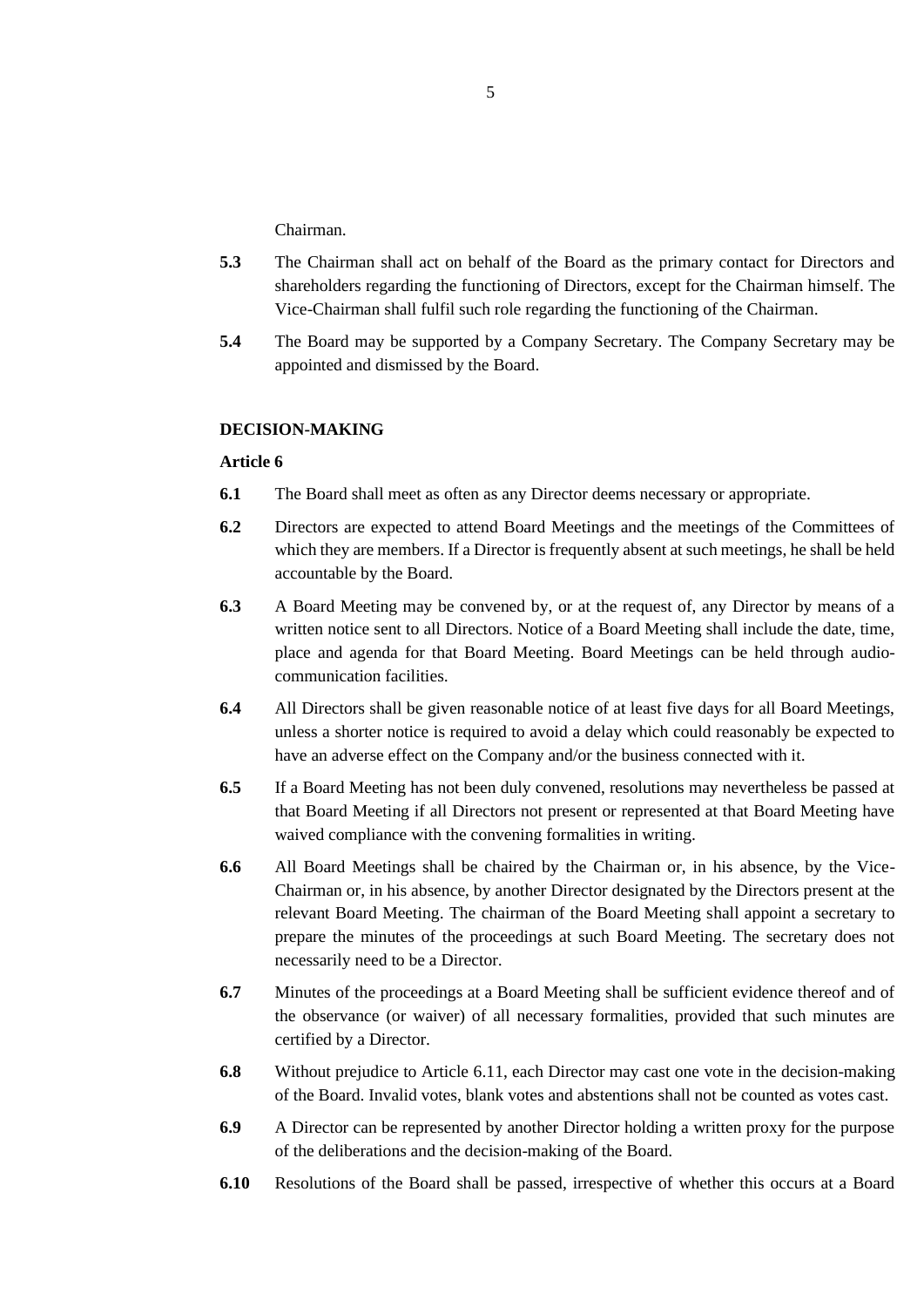Meeting or otherwise, by Simple Majority, unless these rules provide differently.

- **6.11** Where there is a tie in any vote of the Board, the relevant resolution shall not have been passed.
- **6.12** Resolutions of the Board may, instead of at a Board Meeting, be passed in writing, provided that all Directors are familiar with the resolution to be passed and none of them objects to this decision-making process. Articles 6.8 through 6.11 apply mutatis mutandis.
- **6.13** Each Director, group of Directors, or Committee can validly pass resolutions in respect of matters which fall under the tasks and duties allocated to such Director, group of Directors, or Committee, respectively, pursuant to these rules or a Committee Charter and such resolutions shall be attributed to the Board as if adopted by the Board itself.
- **6.14** The Board may require that officers and external advisers of the Company attend Board Meetings. In particular, the Board shall request the External Auditor to attend the Board Meeting where the External Auditor's audit report regarding the Company's financial statements is discussed.

## **CONFLICT OF INTERESTS**

- **7.1** A Director shall promptly report any actual or potential Conflict of Interests in a transaction that is of material significance to the Company and/or such Director to the other Directors, providing all relevant information relating to such transaction, including the involvement of any Family Member.
- **7.2** The determination whether a Director has a Conflict of Interests shall primarily be the responsibility of that Director. However, in case of debate, that determination shall be made by the Board without the Director concerned being present.
- **7.3** A Director shall not participate in the deliberations and decision-making of the Board on a matter in relation to which he has a Conflict of Interests. If, as a result thereof, no resolution can be passed by the Board, the resolution may nevertheless be passed by the Board as if none of the Directors has a Conflict of Interests.
- **7.4** Transactions in respect of which a Director has a Conflict of Interests shall be agreed on arms' length terms. Any such transactions where the Conflict of Interests is of material significance to the Company and/or to the Director concerned shall be subject to the approval of the Board.
- **7.5** In order to avoid potential Conflicts of Interests, or the appearance thereof, Directors shall not:
	- **a.** enter into competition with the Company;
	- **b.** demand or accept substantial gifts from the Company for themselves or for their respective Family Members;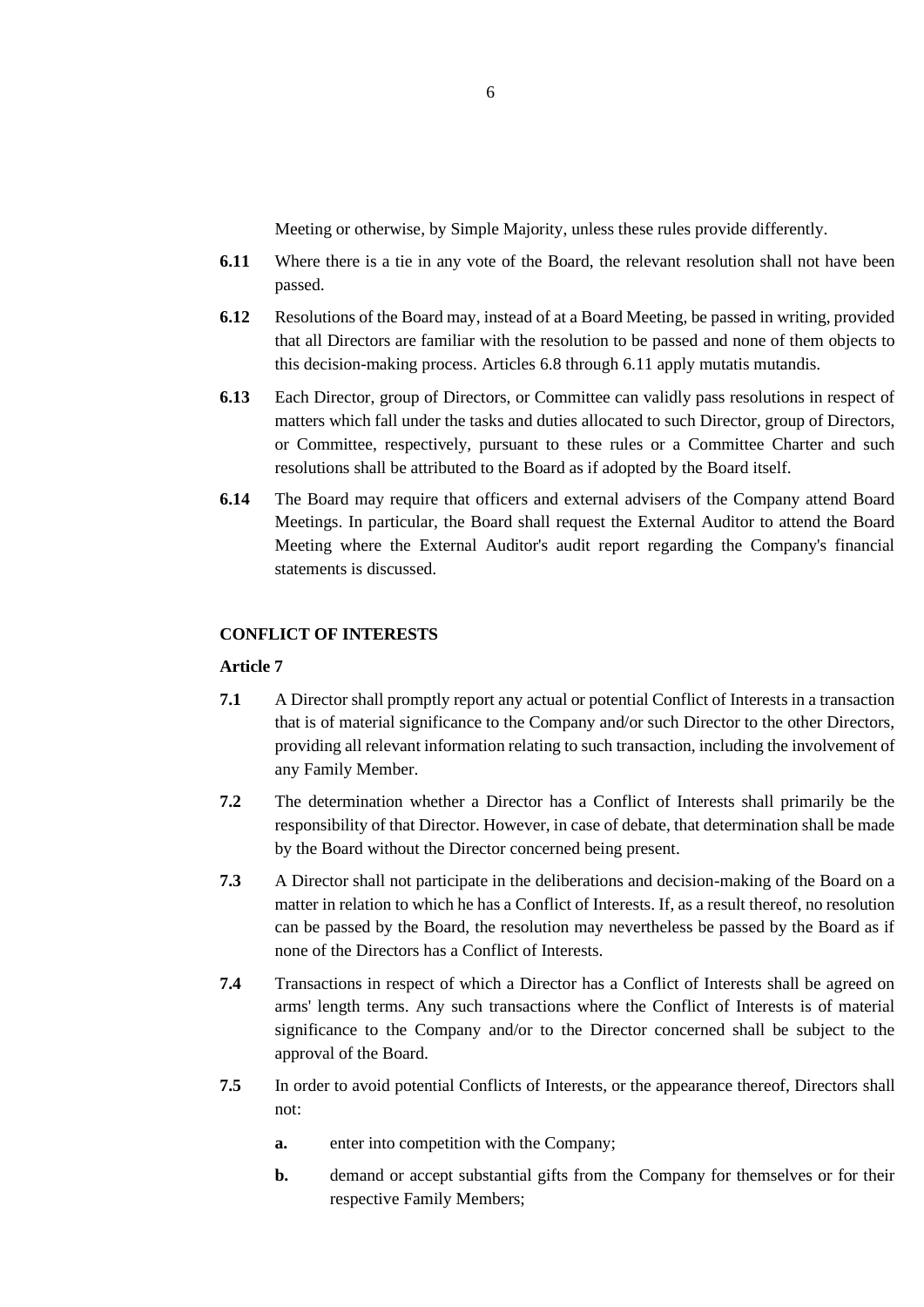- **c.** provide unjustified advantages to third parties to the detriment of the Company;
- **d.** take advantage of business opportunities to which the Company would be entitled for themselves or for their respective Family Members.

## **OWNERSHIP OF AND TRADING IN FINANCIAL INSTRUMENTS**

#### **Article 8**

- **8.1** The Directors shall be subject to the Company's insider trading policy. In addition, each Director shall practice great reticence:
	- **a.** when trading in shares or other financial instruments issued by another listed company, if this could reasonably create the appearance of such Director violating applicable insider trading and/or market manipulation prohibitions; and
	- **b.** when trading in shares or other financial instruments issued by another listed company which is a direct competitor of the Company.
- **8.2** Any ordinary shares in the Company's capital held by a Non-Executive Director are expected to be long-term investments.

## **COMMITTEES**

#### **Article 9**

- **9.1** Each Committee shall be subject to this Article 9 and its respective Committee Charter.
- **9.2** Unless the relevant Committee Charter provides differently, Article 6 applies mutatis mutandis to the decision-making of each Committee, provided that references to the Chairman should be interpreted as being references to the chairman of the relevant Committee.
- **9.3** The Board shall regularly review and discuss the reports received from the respective Committees.

### **AMENDMENTS AND DEVIATIONS**

### **Article 10**

Pursuant to a resolution to that effect, the Board may amend or supplement these rules and allow temporary deviations from these rules, subject to ongoing compliance with applicable law and stock exchange requirements.

#### **GOVERNING LAW AND JURISDICTION**